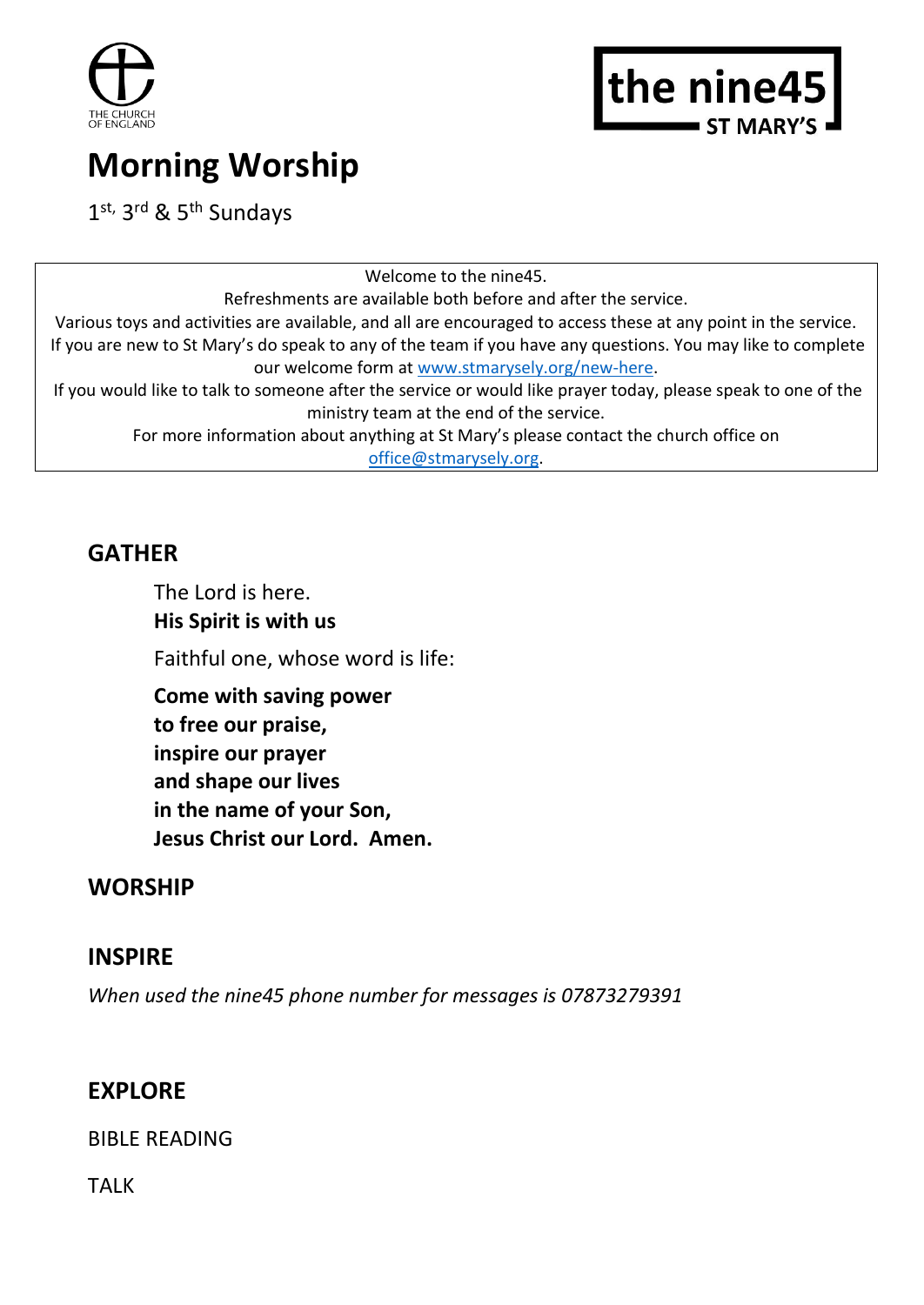## **RESPOND | WORSHIP**

## **AFFIRMATION OF FAITH**

**We believe in God the Father, from whom every family in heaven and on earth is named.** 

**We believe in God the Son, who lives in our hearts through faith, and fills us with his love.** 

**We believe in God the Holy Spirit, who strengthens us with power from on high.** 

**We believe in one God; Father, Son and Holy Spirit. Amen.**

#### **SAY SORRY**

Sometimes we forget that Jesus is a gift to all of us **And we ignore Him**

Sometimes we forget that Jesus came for everyone **And we snub some people**

Sometimes we forget that Jesus gave us talents **And we don't play our part in His plan.**

May the God of all healing and forgiveness **Draw us to himself, and cleanse us, and set us free to flourish in our faith. Amen.**

#### **PRAYER**

Lord, in your mercy. **Hear our prayer**

#### *And at the end*

Merciful Father, **accept these prayers for the sake of your Son, our Saviour Jesus Christ. Amen.** 

#### *We may offer the following giving prayer:*

We give thanks for the gifts offered by the congregations for God's work in St Mary's, ChristChurch and for our Mission Partners